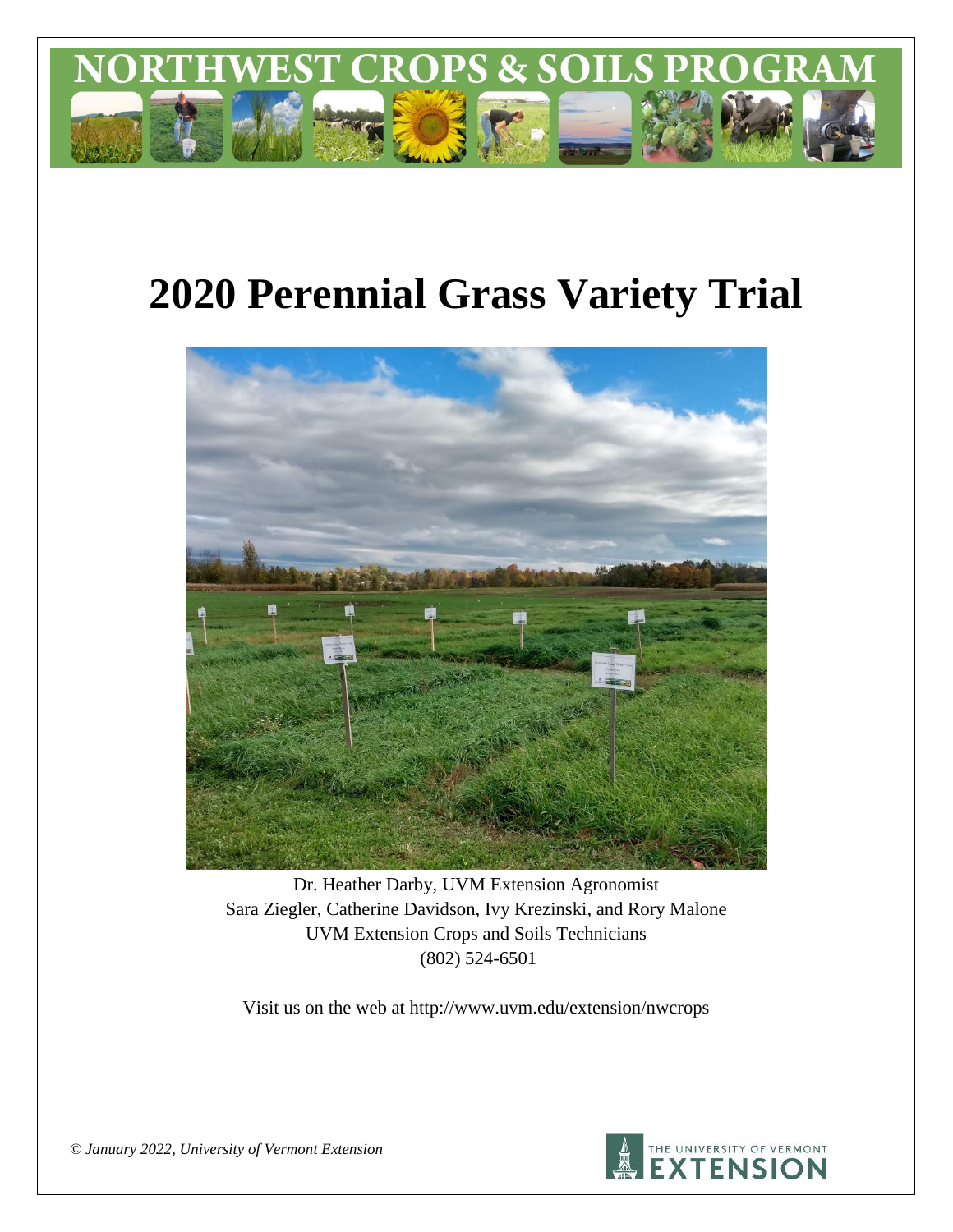## **2020 PERENNIAL GRASS VARIETY TRIAL Dr. Heather Darby, University of Vermont Extension [heather.darby\[at\]uvm.edu](mailto:heather.darby@uvm.edu?subject=2013%20Long%20Season%20Corn%20Report)**

In 2019, the University of Vermont Extension Northwest Crops and Soils Program initiated a trial evaluating forage yield and quality of an array of cool season perennial grass species and varieties planted in monocultures. The grass species selected were Kentucky bluegrass, meadow brome, meadow fescue, orchardgrass, perennial ryegrass, and timothy. The 2020 growing season was the first full season after establishment for these stands. These stands will continue to be monitored over multiple years to evaluate yield, quality, survivability, pest resistance, persistence, and other characteristics that will help identify the most suitable forage species and varieties in our region over a variety of weather conditions.

# **MATERIALS AND METHODS**

Forage species and variety information for the trial is summarized in Table 1. The plot design was a randomized complete block with five replications. Treatments were grass varieties seeded in monoculture and evaluated for winter survival, forage yield, forage quality, and disease incidence and severity.

| <b>Species</b> | <b>Variety</b>  |                |                |
|----------------|-----------------|----------------|----------------|
| Kentucky       | Balin           | <b>Species</b> | <b>Variety</b> |
| bluegrass      | Ginger          |                | Calibra        |
|                | Fleet           |                | Kentaur        |
| Meadow         | Macbeth         | Perennial      | Remington      |
| brome          |                 | ryegrass       | Tivoli         |
|                | Montana         |                | Tomaso         |
|                | Laura           |                | Toronto        |
| Meadow         | Liherold        |                | Barfleo        |
| fescue         | Preval          |                | Barpenta       |
|                | <b>SW</b> Minto |                |                |
|                | Tetrax          | Timothy        | Climax         |
|                | Echelon         |                | Lischka        |
|                | Harvestar       |                | Promesse       |
|                | Husar           |                | Tuuka          |
|                | Inavale         |                |                |
| Orchardgrass   | Luxor           |                |                |
|                | <b>Niva</b>     |                |                |
|                | Olathe          |                |                |
|                | Otello          |                |                |

#### **Table 1. Perennial grass species information.**

The soil type at the Alburgh location was a Benson rocky silt loam (Table 2). In early April 2020, plots were visually inspected for establishment and survival. Plots with inadequate stands were reseeded on 29- Apr 2020. Plots were harvested with a Carter flail forage harvester in 3' x 20' area on 21-May, 23-Jun, 6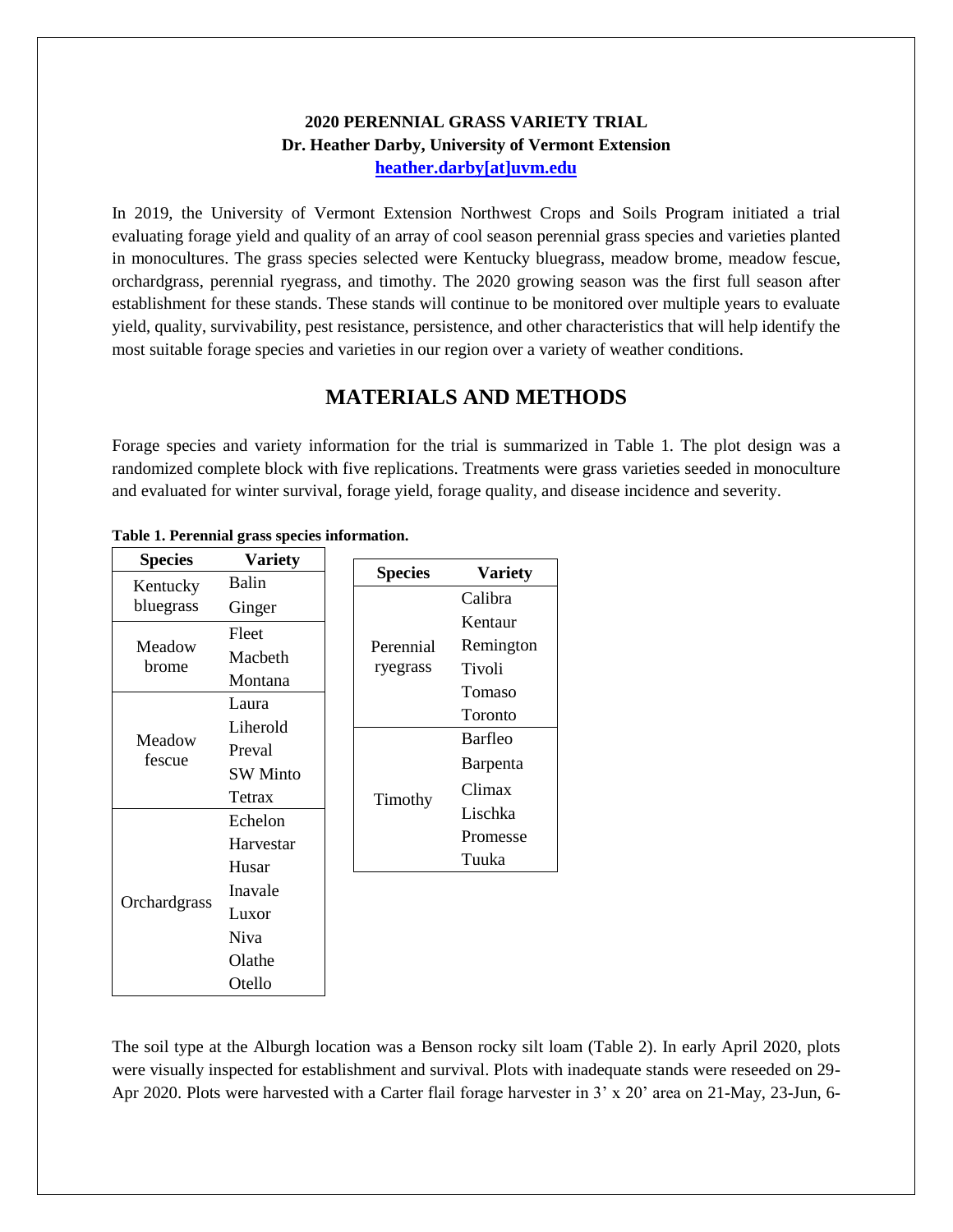Aug, and 16-Sep. Plots were also rated for disease severity on 6-Sep prior to the third harvest. Plots were rated on a 1-5 scale where 1 was low infection and 5 was high infection for rust (*Puccina sp.)* and for other diseases.

| Location             | $10000$ at 1 credition for age of an inventigation of those gives the<br><b>Borderview Research Farm - Alburgh, VT</b> |
|----------------------|------------------------------------------------------------------------------------------------------------------------|
| Soil type            | Benson rocky silt loam                                                                                                 |
| <b>Previous crop</b> | Soybean                                                                                                                |
| <b>Treatments</b>    | 30                                                                                                                     |
| <b>Replications</b>  | 5                                                                                                                      |
| Plot size (ft.)      | 5 x 20                                                                                                                 |
| <b>Planting date</b> | 18-Aug 2019                                                                                                            |
| Harvest dates (2020) | 21-May, 23-Jun, 6-Aug, 16-Sep                                                                                          |

**Table 2. Perennial forage trial management, Alburgh, VT.**

An approximate 1 lb subsample of the harvested material was collected and dried to calculate dry matter content and yield. The subsamples were then ground to 2mm particle size using a Wiley mill and then to 1mm using a cyclone sample mill (UDY corporation). Ground samples were analyzed for forage quality using near-infrared reflectance spectroscopy (NIR) procedures on a FOSS DS2500 at the University of Vermont.

Mixtures of true proteins, composed of amino acids, and non-protein nitrogen make up the crude protein content of forages. The bulky characteristics of forage come from fiber. Forage feeding values are negatively associated with fiber since the less digestible portions of the plant are contained in the fiber fraction. The detergent fiber analysis system separates forages into two parts: cell contents, which include sugars, starches, proteins, non-protein nitrogen, fats and other highly digestible compounds; and the less digestible components found in the fiber fraction. The total fiber content of forage is contained in the neutral detergent fiber (aNDF) which includes cellulose, hemicellulose, and lignin. This measure indicates the bulky characteristic of the forage and therefore is negatively correlated with animal dry matter intake. The portion of the NDF fraction that is estimated to be digestible after 48 hours of fermentation in rumen fluid is represented by the NDF digestibility (48-hr NDFD). Water soluble carbohydrates (WSC) are a fraction of the overall dry matter (DM) that are utilized for energy. The fraction of dry matter that contains all digestible nutrients is represented by the total digestible nutrients (TDN). The total estimated energy available for bodily maintenance plus lactation by a ruminant consuming the forage is represented by the net energy of lactation (NEL) which is expressed on a per pound of dry matter basis. Several forage quality metrics are combined to estimate the relative forage quality (RFQ) and to predict milk yield produced by feeding the forage to cattle.

Yield data and stand characteristics were analyzed using mixed model analysis using the mixed procedure of SAS (SAS Institute, 1999). Replications within trials were treated as random effects, and mixtures were treated as fixed. Treatment mean comparisons were made using the Least Significant Difference (LSD) procedure when the F-test was considered significant  $(p<0.10)$ . Variations in yield and quality can occur because of variations in genetics, soil, weather, and other growing conditions. Statistical analysis makes it possible to determine whether a difference among hybrids is real or whether it might have occurred due to other variations in the field. At the bottom of each table a LSD value is presented for each variable (i.e.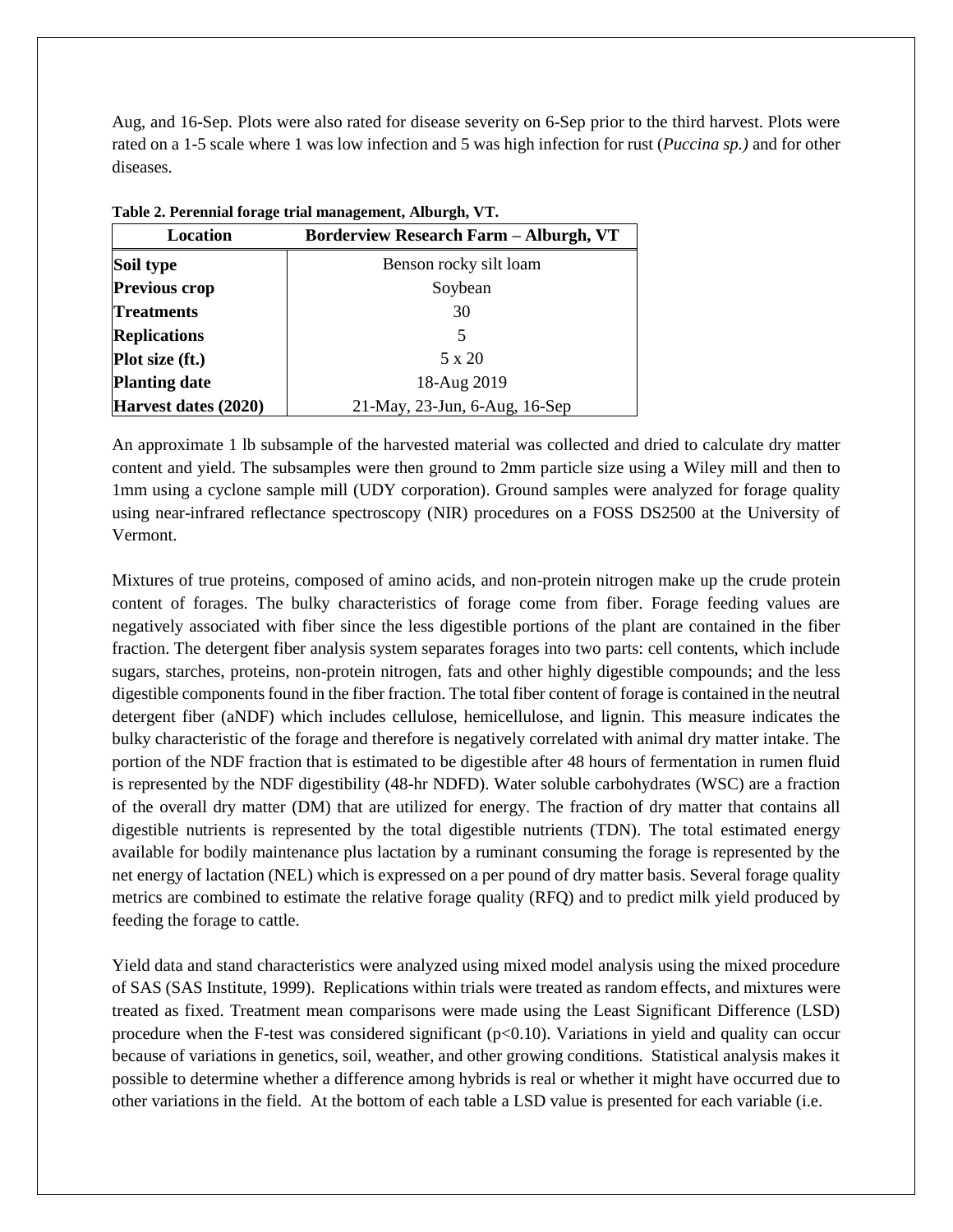yield). Least Significant Differences (LSDs) at the 0.10 level of significance are shown. Where the

difference between two treatments within a column is equal to or greater than the LSD value at the bottom of the column, you can be sure that for 9 out of 10 times, there is a real difference between the two hybrids. Treatments that were not significantly lower in performance than the highest treatment in a particular column share a letter. In this example, hybrid C is significantly different from hybrid A but not from hybrid B. This means that these hybrids did not differ in yield.

| <b>Hybrid</b> | Yield            |
|---------------|------------------|
| A             | 6.0 <sub>b</sub> |
| B             | 7.5ab            |
| ⊖             | 9.0a             |
| LSD           | 20               |

# **RESULTS**

Weather data were recorded with a Davis Instrument Vantage Pro2 weather station, equipped with a WeatherLink data logger at Borderview Research Farm in Alburgh, VT (Table 3). In general, the fall of 2019 was warmer and wetter than normal however, early cold temperatures and snowfall were experienced in November. Winter precipitation fluctuated with temperatures being warmer than normal. The spring of 2020 generally was cool and dry. Dry conditions persisted through much of 2020, however, temperatures increased to above normal for the middle of the summer. Drought conditions categorized as "Abnormally Dry" (Drought.gov) were experienced for much of the region throughout the summer months. Overall, the grass trial accumulated 3938 Growing Degree Days (GDDs) in 2020, 21 above the 30-year normal.

|                                     | 2019    |      |            |         |      | 2020    |      |         |         |         |         |      |         |
|-------------------------------------|---------|------|------------|---------|------|---------|------|---------|---------|---------|---------|------|---------|
|                                     | Sep     | Oct  | <b>Nov</b> | Dec     | Jan  | Feb     | Mar  | Apr     | May     | Jun     | Jul     | Aug  | Sep     |
| Average temperature $({}^{\circ}F)$ | 60.0    | 50.4 | 31.2       | 26.0    | 23.5 | 21.8    | 35.0 | 41.6    | 56.1    | 66.9    | 74.8    | 68.8 | 59.2    |
| Departure from normal               | $-0.51$ | 2.32 | $-6.76$    | 0.46    | 4.62 | 0.41    | 3.94 | $-3.19$ | $-0.44$ | 1.08    | 4.17    | 0.01 | $-1.33$ |
|                                     |         |      |            |         |      |         |      |         |         |         |         |      |         |
| Precipitation (inches)              | 3.87    | 6.32 | 2.38       | .29     | 2.63 | l.19    | 2.79 | 2.09    | 2.35    | 1.86    | 3.94    | 6.77 | 2.75    |
| Departure from normal               | 0.21    | 2.76 | $-0.74$    | $-1.06$ | 0.63 | $-0.53$ | 0.57 | $-0.72$ | $-1.04$ | $-1.77$ | $-0.28$ | 2.86 | $-0.91$ |
|                                     |         |      |            |         |      |         |      |         |         |         |         |      |         |
| Growing Degree Days (base 41°F)     | 572     | 320  | 39         | 14      |      | 6       | 66   | 144     | 497     | 766     | 1030    | 860  | 564     |
| Departure from normal               | $-19$   | 28   | $-67$      | $-7$    | $-7$ | $-8$    | $-2$ | $-88$   | $-4$    | 29      | 123     |      | $-27$   |

**Table 3. 2019-2020 weather data for Alburgh, VT.**

Based on weather data from a Davis Instruments Vantage Pro2 with WeatherLink data logger. Historical averages are for 30 years of NOAA data (1981-2010) from Burlington, VT.

#### *Impact of Species*

Due to poor establishment and drought conditions limiting growth, data for the Kentucky bluegrass and timothy varieties were not collected. The remaining four species differed significantly in yield and all quality parameters (Table 4). Orchardgrass was the highest yielding species averaging 6.03 tons ac<sup>-1</sup>. This was statistically similar to meadow brome with 5.13 tons ac<sup>-1</sup>. Meadow fescue was the lowest yielding with 4.38 tons ac<sup>-1</sup>. The species also differed in average quality over the season. Crude protein content ranged from 18.9% to 22.3% with perennial ryegrass being significantly lower (3-4%) than all other species. Meadow fescue produced the lowest aNDF content and the highest TDN and NEL contents of 49.4%, 60.7%, and 0.613 Mcal lb<sup>-1</sup> respectively, which outperformed all other species. This also translated into a higher predicted milk yield than all other species of 4224 lbs ton<sup>-1</sup>. Perennial ryegrass had the highest water soluble carbohydrate (WSC) content of 13.4% which was statistically similar to that of meadow fescue. Fiber digestibility was relatively high for all species but was statistically higher in meadow fescue and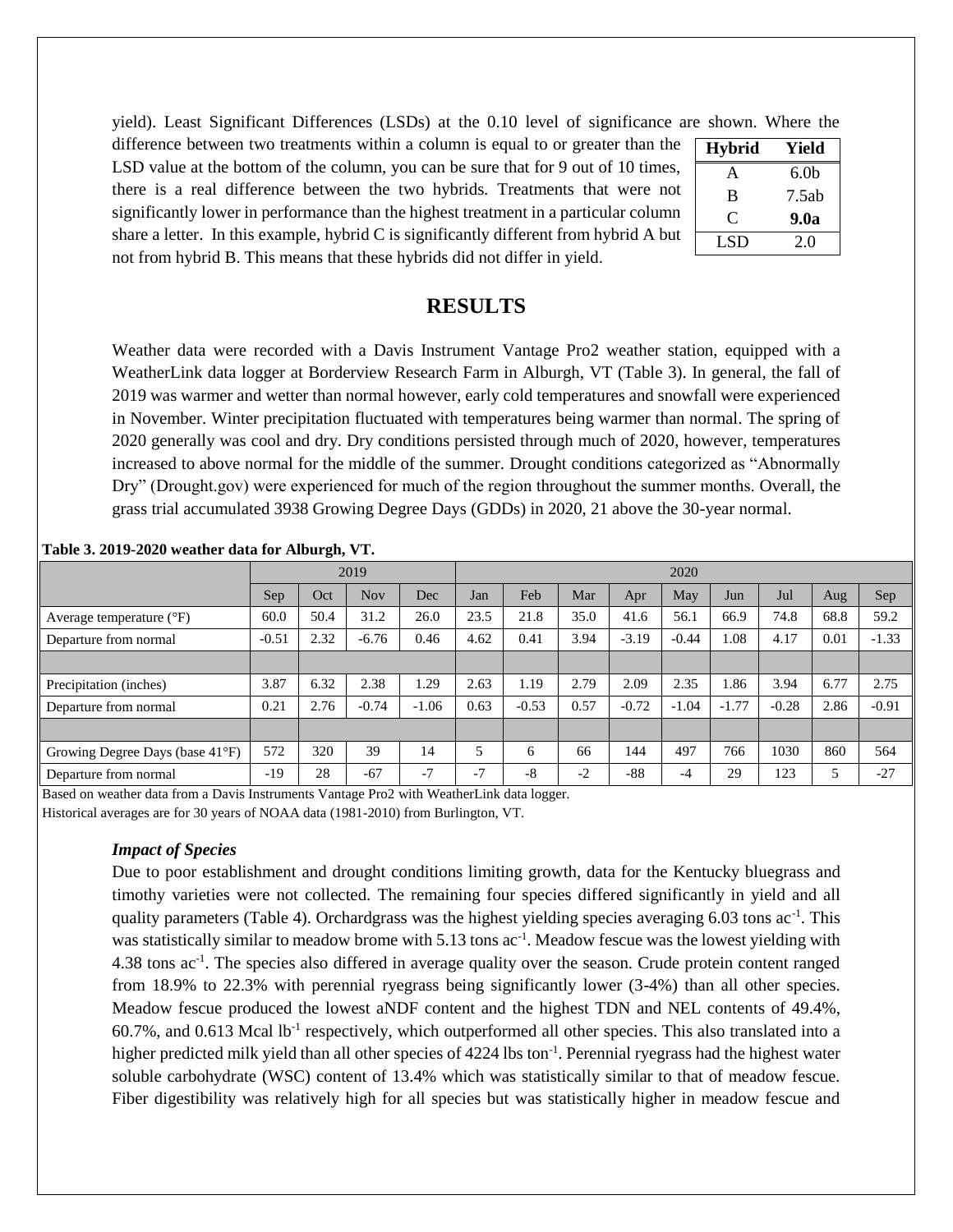orchardgrass. Factoring together multiple quality measures, meadow fescue and perennial ryegrass had the highest RFQ ratings of 165 and 163 respectively. A rating of 150 is typically used as a benchmark for dairy quality forages.

| <b>Species</b>        | Season yield<br>DM tons $ac^{-1}$ | CP    | aNDF  | <b>WSC</b><br>% of DM | <b>TDN</b>        | <b>NEL</b><br>Mcal $lb^{-1}$ | $48-hr$<br><b>NDFD</b><br>% of NDF | <b>RFQ</b>       | Milk<br>yield<br>$lbs$ ton <sup>-1</sup> |
|-----------------------|-----------------------------------|-------|-------|-----------------------|-------------------|------------------------------|------------------------------------|------------------|------------------------------------------|
|                       |                                   |       |       |                       |                   |                              |                                    |                  |                                          |
| Meadow brome          | $5.13ab^{\dagger}$                | 22.3a | 53.2b | 10.4 <sub>b</sub>     | 59.0 <sub>b</sub> | 0.578b                       | 81.8b                              | 141b             | 3928 <sub>b</sub>                        |
| Meadow fescue         | 4.38b                             | 22.1a | 49.4a | 12.2ab                | 60.7a             | 0.613a                       | 86.1a                              | 165a             | 4224a                                    |
| Orchardgrass          | 6.03a                             | 21.7a | 57.0c | 8.18c                 | 57.5c             | 0.548c                       | 83.3ab                             | 137 <sub>b</sub> | 3975b                                    |
| Perennial ryegrass    | 4.87b                             | 18.9b | 53.7b | 13.4a                 | 58.6bc            | 0.571b                       | 82.7b                              | 163a             | 3903b                                    |
| Level of significance | $\ast$                            | $**$  | $**$  | $**$                  | $**$              | $**$                         | $*$                                | $**$             | $**$                                     |
| Trial mean            | 5.18                              | 21.1  | 53.7  | 10.9                  | 58.8              | 0.574                        | 83.6                               | 151              | 4007                                     |

#### **Table 4. Average yield and quality by species, 2020.**

†Treatments that share a letter performed statistically similarly to one another.

 $*$  0.01 < *p* > 0.001

\*\*  $p < 0.0001$ 

The distribution of yield across harvests can also be a helpful tool in species and varietal selection (Figure 1). A significant interaction between species and cutting for yield indicates that these species differed significantly in their dry matter distribution over the four cuttings. Meadow brome and Orchardgrass produced approximately 40% of their season total yield in the 1<sup>st</sup> cutting while Meadow fescue produced over 50% of its total yield in the 1<sup>st</sup> cutting. The 2<sup>nd</sup> cuttings contributed less than 15% of the total yield for all species except for Perennial ryegrass where the 2<sup>nd</sup> cutting produced over 30% of its total yield.



**Figure 1. Seasonal distribution of yield by species, 2020.**

## *Impact of Variety- Meadow Brome*

Three varieties of meadow brome were included in this evaluation (Table 5). The varieties differed in RFQ but were similar in all other measures. Dry matter yields ranged from 4.16 to 6.67 tons ac<sup>-1</sup> but did not differ statistically. In terms of quality, the only quality parameter that varied statistically was RFQ in which the variety Fleet produced the highest quality forage with a rating of 163. This was similar to the variety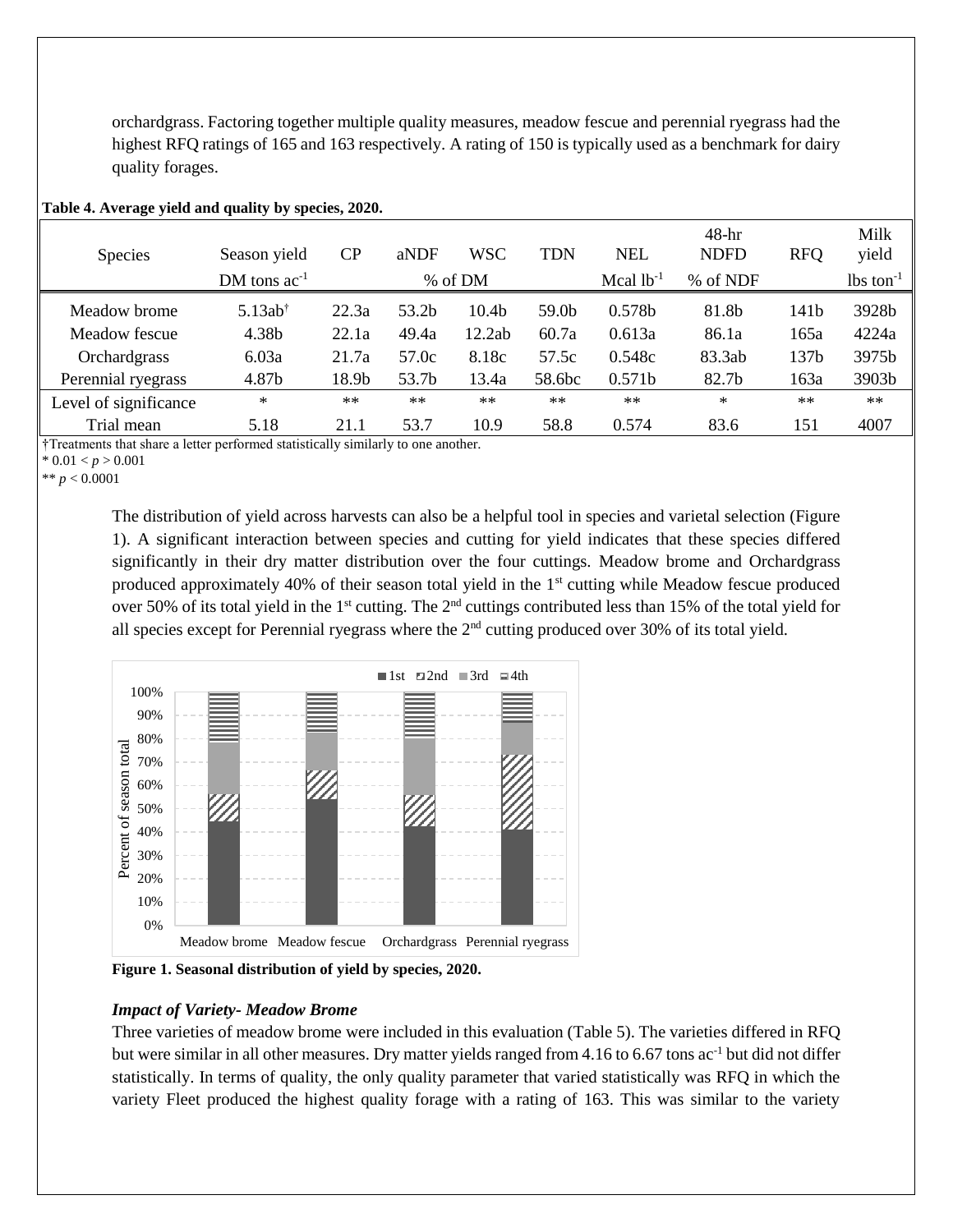Montana but not to the variety Macbeth. Disease rating also did not differ statistically between varieties and averaged 2.00 on a scale from 0-5 for the species.

| Variety                     | DM        | Season yield               | CP        | aNDF    | <b>WSC</b> | <b>TDN</b> | <b>NEL</b>     | $48-hr$<br><b>NDFD</b> | <b>RFO</b>       | Milk<br>yield           |
|-----------------------------|-----------|----------------------------|-----------|---------|------------|------------|----------------|------------------------|------------------|-------------------------|
|                             | %         | DM tons $ac^{-1}$          |           | % of DM |            |            | Mcal $lb^{-1}$ | % of NDF               |                  | $lbs$ ton <sup>-1</sup> |
| Fleet                       | 27.1      | 4.16                       | 22.1      | 52.2    | 10.8       | 58.4       | 0.580          | 82.5                   | $163a^{\dagger}$ | 3960                    |
| Macbeth                     | 26.0      | 6.67                       | 22.0      | 55.0    | 9.74       | 59.3       | 0.570          | 80.6                   | 122 <sub>b</sub> | 3869                    |
| Montana                     | 25.9      | 4.56                       | 22.7      | 52.3    | 10.6       | 59.4       | 0.590          | 82.2                   | 140ab            | 3953                    |
| LSD $(p = 0.10)^{\ddagger}$ | <b>NS</b> | $\mathrm{NS}^{\mathrm{g}}$ | <b>NS</b> | NS      | NS         | NS         | NS             | NS                     | 26.6             | <b>NS</b>               |
| Species mean                | 26.4      | 5.13                       | 22.3      | 53.2    | 10.4       | 59.0       | 0.580          | 81.8                   | 141              | 3928                    |

#### **Table 5. Yield and quality of three varieties of meadow brome, 2020.**

†Treatments that share a letter performed statistically similarly to one another.

‡LSD; least significant difference at the p=0.10 level.

¥NS; not statistically significant

If we look at each cutting separately, however, there is some difference in the distribution of dry matter across the four harvests (Figure 2). In general, as we'd expect, yields are highest in the 1st harvest, lowest in the  $2<sup>nd</sup>$ , and rebound some for the  $3<sup>rd</sup>$  and  $4<sup>th</sup>$  cutting. The yields for the  $2<sup>nd</sup>$  harvest were approximately  $30\%$  of  $1<sup>st</sup>$  cut yields for all three varieties. However, by third cut the variety Fleet had recovered to approximately 80% of its  $1<sup>st</sup>$  cut yield, while Macbeth and Montana produced only approximately 45% and 32% respectively. It is important to note that no statistically significant variety x cutting interaction for dry matter yield was observed.



**Figure 2. Dry matter yield of three meadow brome varieties over four cuttings, 2020.**

#### *Meadow Fescue*

Five varieties of meadow fescue were included in this evaluation (Table 6). The varieties did not differ in dry matter yield but did differ in some quality parameters. Dry matter content ranged from 23.9% to 26.7% and differed statistically across varieties. This suggests that these varieties differ in maturation timing with Tetrax and Preval being later maturing varieties, SW Minto and Liherold being earlier maturing varieties, and Laura somewhere in between. Yields ranged from 3.74 to 4.99 tons ac<sup>-1</sup> but did not differ statistically.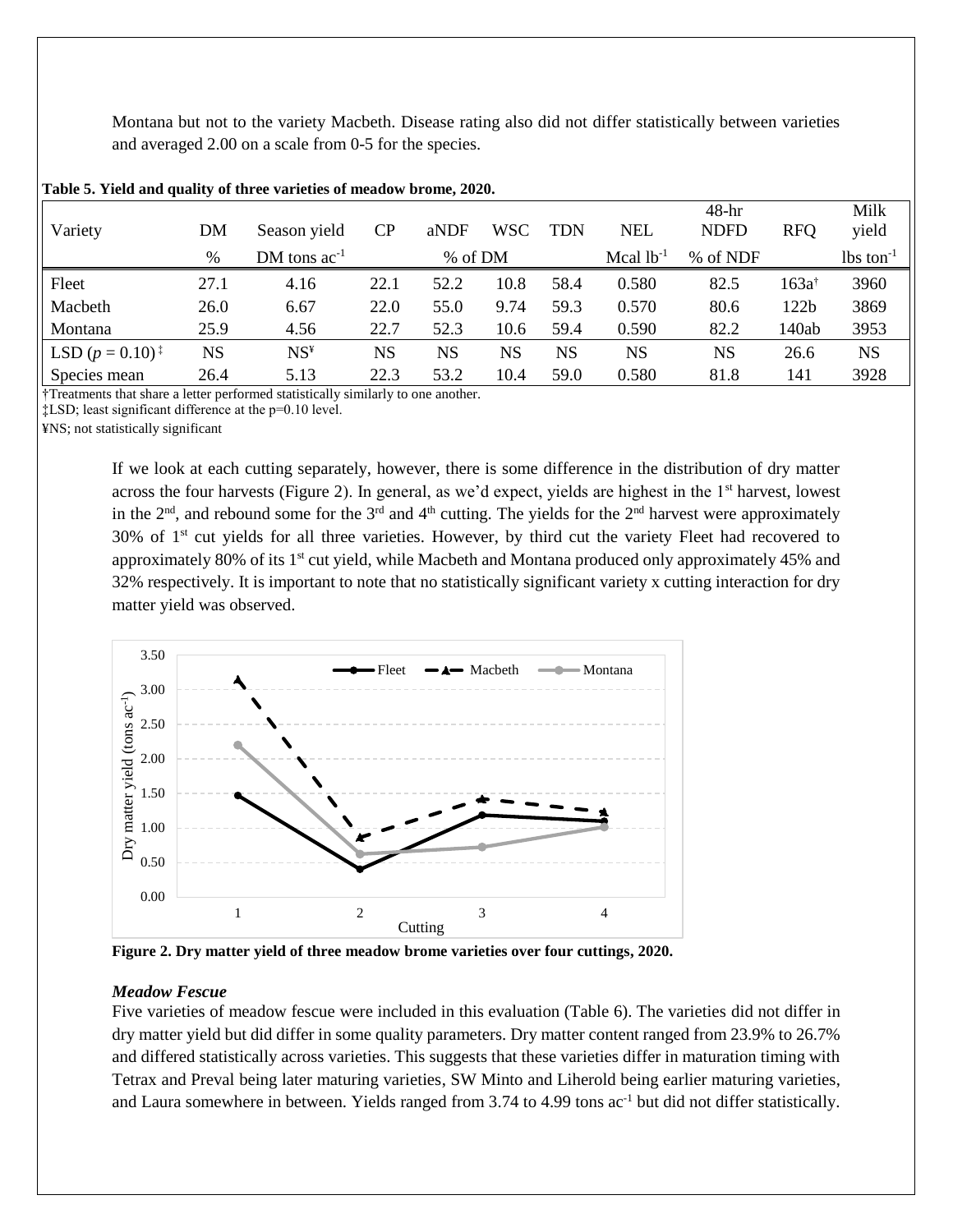The variety Tetrax was the top performing variety in all quality parameters. Tetrax averaged approximately 4% lower aNDF content than all other varieties and averaged nearly 88% NDF digestibility. The TDN content averaged 62.4% yielding  $0.640$  Mcal lb<sup>-1</sup> of dry matter.

|                             | $\mathbf{y}$ where $\mathbf{y}$ are $\mathbf{y}$ |                 |           |                   |                   |                    |                    |             |            |                         |
|-----------------------------|--------------------------------------------------|-----------------|-----------|-------------------|-------------------|--------------------|--------------------|-------------|------------|-------------------------|
|                             |                                                  | Season          |           |                   |                   |                    |                    | $48-hr$     |            | Milk                    |
| Variety                     | <b>DM</b>                                        | yield           | CP        | aNDF              | <b>WSC</b>        | <b>TDN</b>         | <b>NEL</b>         | <b>NDFD</b> | <b>RFO</b> | yield                   |
|                             |                                                  | DM tons         |           |                   |                   |                    |                    | $%$ of      |            |                         |
|                             | %                                                | $ac^{-1}$       |           |                   | % of DM           |                    | Mcal $lb^{-1}$     | <b>NDF</b>  |            | $lbs$ ton <sup>-1</sup> |
| Laura                       | $25.9bc$ †                                       | 3.74            | 22.1      | 50.0 <sub>b</sub> | 11.5 <sub>b</sub> | 60.3 <sub>bc</sub> | $0.600b$ c         | 86.8ab      | 147        | 4170                    |
| Liherold                    | 26.7c                                            | 4.11            | 20.6      | 50.3 <sub>b</sub> | 12.7a             | 61.8ab             | 0.620ab            | 85.7b       | 165        | 4252                    |
| Preval                      | 24.7ab                                           | 4.48            | 23.1      | 50.1 <sub>b</sub> | 11.5 <sub>b</sub> | 59.0c              | 0.590c             | 86.8ab      | 160        | 4177                    |
| <b>SW Minto</b>             | 26.0 <sub>bc</sub>                               | 4.99            | 21.6      | 50.6b             | 11.4c             | 59.8bc             | 0.600 <sub>b</sub> | 83.3c       | 164        | 4173                    |
| Tetrax                      | 23.9a                                            | 4.58            | 23.0      | 46.3a             | 13.7a             | 62.4a              | 0.640a             | 87.9a       | 188        | 4347                    |
| LSD $(p = 0.10)^{\ddagger}$ | 1.57                                             | NS <sup>Y</sup> | <b>NS</b> | 2.47              | 1.27              | 2.03               | 0.024              | 1.70        | <b>NS</b>  | <b>NS</b>               |
| Species mean                | 25.4                                             | 4.38            | 22.1      | 49.4              | 12.2              | 60.7               | 0.610              | 86.1        | 165        | 4224                    |

#### **Table 6. Yield and quality of five varieties of meadow fescue, 2020.**

†Treatments that share a letter performed statistically similarly to one another.

‡LSD; least significant difference at the p=0.10 level.

¥NS; not statistically significant

Meadow fescue varieties also differed in disease severity (Table 7). Overall, the species averaged a rating of 2.12 on a 0-5 scale, however, individual variety ratings ranged from 1.40 to 3.00. While these ratings do not fully quantify infection, they provide insight into relative differences in disease susceptibility between varieties under the same climatic conditions and can aide in the varietal selection process.

| <b>Variety</b>        | <b>Disease rating</b> |
|-----------------------|-----------------------|
|                       | $0 - 5^{\dagger}$     |
| Laura                 | 3.00                  |
| Liherold              | 2.00                  |
| Preval                | 1.40                  |
| <b>SW Minto</b>       | 2.40                  |
| Tetrax                | 1.80                  |
| Level of significance | $**$                  |
| Species mean          | 2.12                  |

**Table 7. Disease rating of five varieties of meadow fescue, 2020.**

 $\dagger$ 1-5 scale where 1 = low infection and 5 = high disease infection.

\*\*  $0.05 < p > 0.01$ 

Similar to the meadow brome varieties, if we look at yield by cutting, we see slight differences in dry matter distribution (Figure 3). For all varieties except for SW Minto, the 2<sup>nd</sup> harvest produced the lowest yield. The 2<sup>nd</sup> cut yields ranged from approximately 20% of 1<sup>st</sup> cut yields for Liherold to 30% of the 1<sup>st</sup> cut yields for SW Minto. However, following 2<sup>nd</sup> cut during the hottest part of the summer, SW Minto declined in productivity while other varieties were similar or increased. Finally, between the third and fourth harvests some varieties continued to rebound, increasing in yield while others declined in productivity. While these distributions show some variation in productivity across the season, these differences were not statistically significant.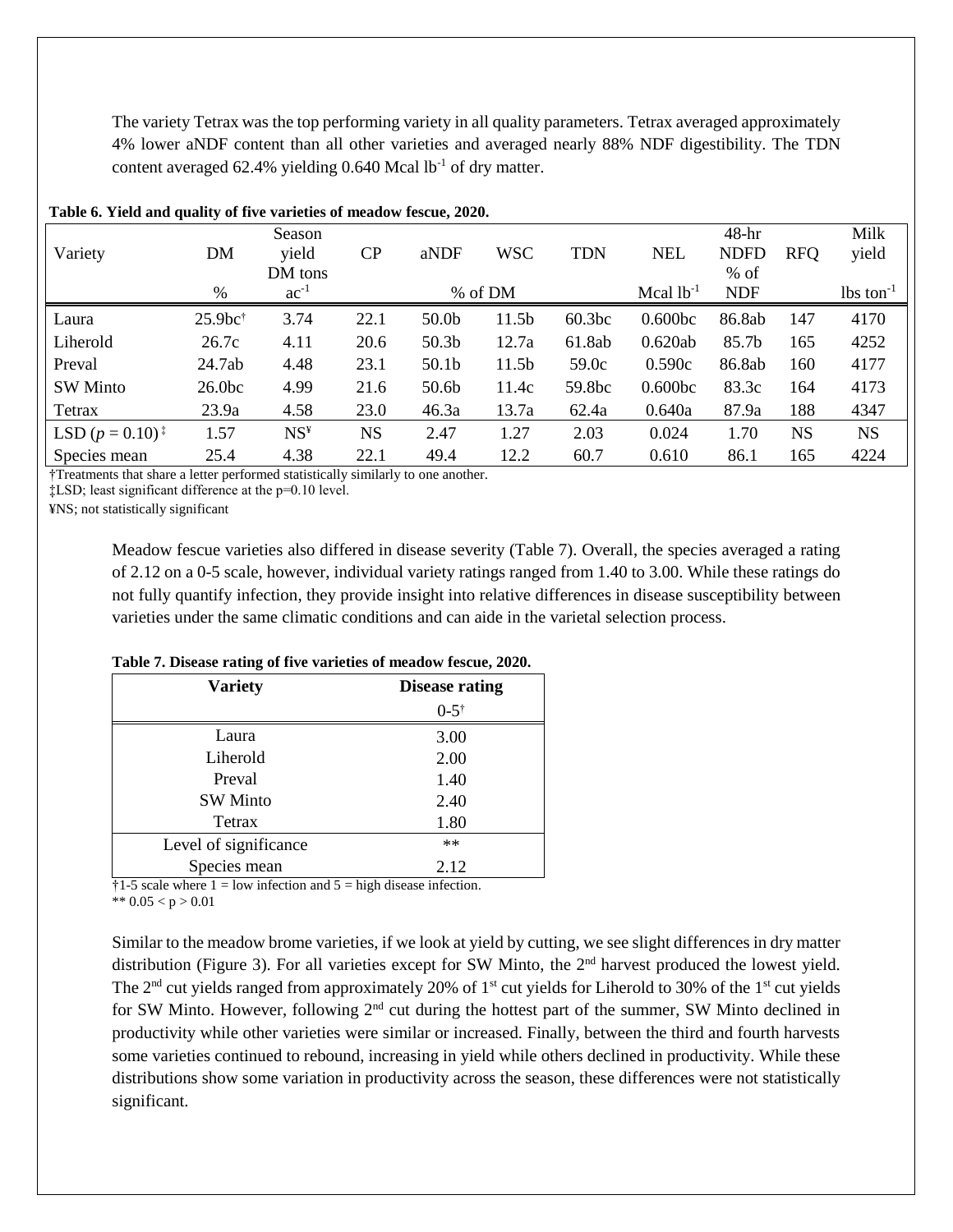

**Figure 3. Dry matter yield of five meadow fescue varieties over four cuttings, 2020.**

#### *Orchardgrass*

The seven varieties of orchardgrass did not differ statistically in terms of yield but did differ in some quality parameters (Table 8). Dry matter content ranged from 23.7% to 25.6% and differed statistically suggesting that the varieties differ in maturation timing. The varieties Echelon and Niva appear to be later maturing varieties while Otello and Luxor are earlier maturing with the other varieties landing somewhere between. Yields ranged from 5.36 to 6.69 tons  $ac^{-1}$  but did not differ statistically.

| <b>EXAMPLE OF A LUIGE GILGE GROUP</b> OF DUTIES THE FREEDOM OF OF CHARGE AND $\frac{1}{2}$ |                   |                 |           |         |            |            |                |             |            |                         |
|--------------------------------------------------------------------------------------------|-------------------|-----------------|-----------|---------|------------|------------|----------------|-------------|------------|-------------------------|
|                                                                                            |                   | Season          |           |         |            |            |                | $48-hr$     |            |                         |
| Variety                                                                                    | DM                | yield           | CP        | aNDF    | <b>WSC</b> | <b>TDN</b> | <b>NEL</b>     | <b>NDFD</b> | <b>RFQ</b> | Milk yield              |
|                                                                                            |                   | DΜ              |           |         |            |            |                | $%$ of      |            |                         |
|                                                                                            | $\%$              | tons $ac^{-1}$  |           | % of DM |            |            | Mcal $lb^{-1}$ | <b>NDF</b>  |            | $lbs$ ton <sup>-1</sup> |
| Echelon                                                                                    | $23.7a^{\dagger}$ | 6.25            | 22.1      | 58.1c   | 7.58c      | 56.4       | 0.532          | 83.9a       | 123        | 3893d                   |
| Harvestar                                                                                  | 24.8bcd           | 6.36            | 22.4      | 55.9ab  | 8.40bc     | 58.7       | 0.565          | 82.5b       | 132        | 4057a                   |
| Inavale                                                                                    | 24.7abcd          | 5.36            | 21.3      | 56.4ab  | 8.55b      | 57.8       | 0.553          | 82.8b       | 142        | 4001ab                  |
| Luxor                                                                                      | 25.5cd            | 5.37            | 21.0      | 57.6bc  | 9.47a      | 57.9       | 0.549          | 84.4a       | 145        | 4055a                   |
| <b>Niva</b>                                                                                | 23.8ab            | 6.69            | 22.7      | 56.9abc | 7.60c      | 56.9       | 0.544          | 83.5ab      | 123        | 3904cd                  |
| Olathe                                                                                     | 24.4abc           | 6.58            | 21.9      | 55.8a   | 7.72bc     | 57.7       | 0.556          | 83.5ab      | 144        | 3991abc                 |
| Otello                                                                                     | 25.6d             | 5.58            | 20.9      | 58.5c   | 7.93bc     | 56.9       | 0.534          | 82.6b       | 147        | 3923bcd                 |
| LSD $(p = 0.10)^{\ddagger}$                                                                | 1.15              | NS <sup>Y</sup> | <b>NS</b> | 1.71    | 0.899      | <b>NS</b>  | <b>NS</b>      | 1.03        | <b>NS</b>  | 97.3                    |
| Species mean                                                                               | 24.6              | 6.03            | 21.7      | 57.0    | 8.18       | 57.5       | 0.550          | 83.3        | 137        | 3975                    |

#### **Table 8. Yield and quality of seven varieties of orchardgrass, 2020.**

†Treatments that share a letter performed statistically similarly to one another.

‡LSD; least significant difference at the p=0.10 level.

¥NS; not statistically significant

Overall, all varieties produced substantial yields despite the hot and dry conditions. The varieties also differed in quality. In general, aNDF contents were higher than would be ideal to feed to lactating dairy cattle with values ranging from 55.8% to 58.5%. However, NDF digestibility remained high across varieties averaging over 83%. In addition, WSC levels ranged from 7.58% to 9.47% with the variety Luxor outperforming all other varieties. The predicted milk production from these varieties ranged from 3893 lbs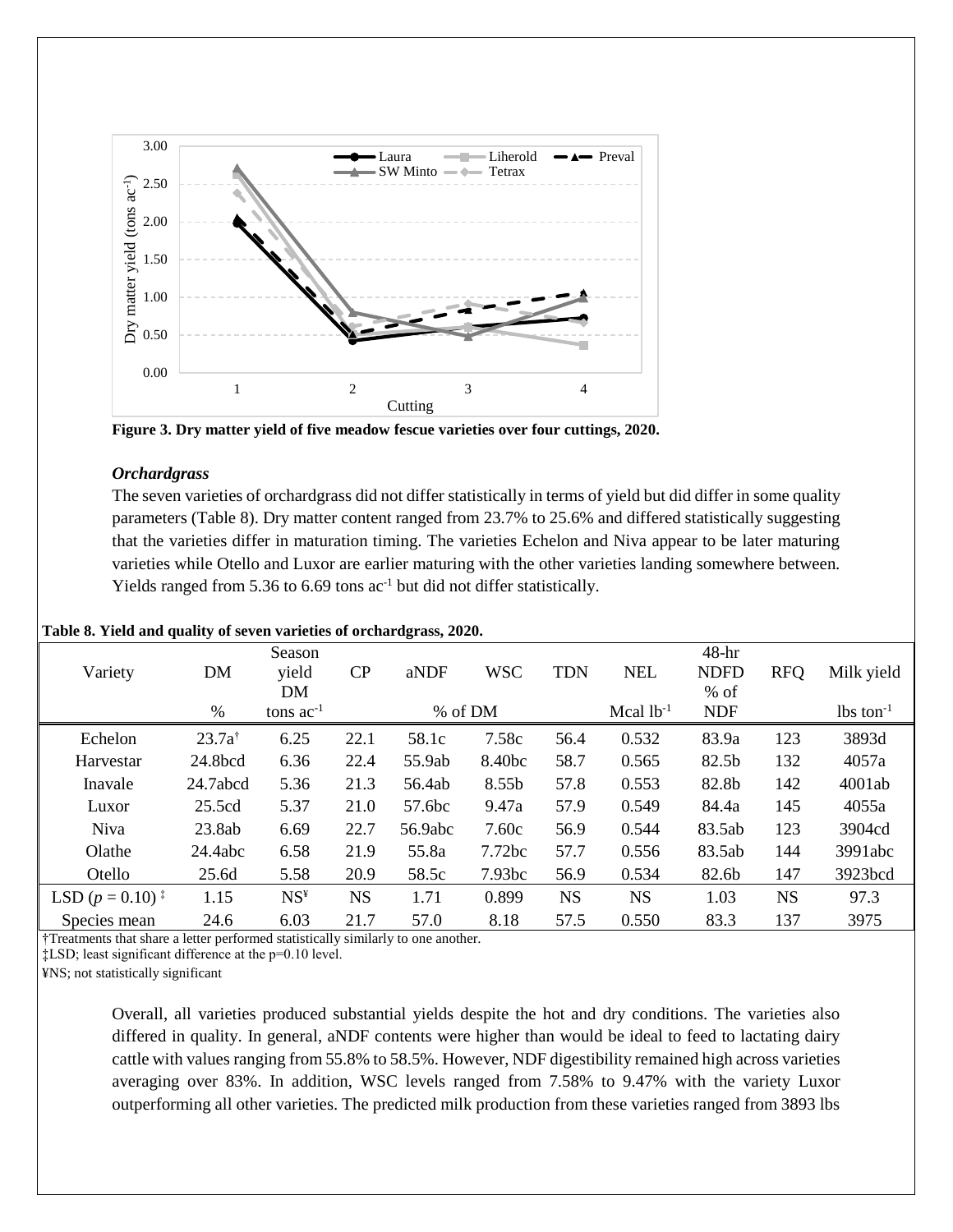$\text{tan}^{-1}$  to 4057 lbs ton<sup>-1</sup> with the varieties Luxor and Harvestar producing the highest milk yields. Orchardgrass varieties also differed statistically in disease severity rating (Table 9). The species overall averaged a rating of 1.90 on a 0-5 scale. However, individual varieties ranged from 1.40 to 2.60. While these ratings are not perfect, they can compare varietal performance under the same climatic conditions and can aide in the varietal selection process.

| <b>Variety</b>        | <b>Disease rating</b> |
|-----------------------|-----------------------|
|                       | $0 - 5^{\dagger}$     |
| Echelon               | 1.80                  |
| Harvestar             | 1.40                  |
| Husar                 | 2.00                  |
| Inavale               | 1.80                  |
| Luxor                 | 2.60                  |
| Niva                  | 1.40                  |
| Olathe                | 1.80                  |
| Otello                | 2.40                  |
| Level of significance | **                    |
| Species mean          | 1.90                  |

|  |  |  | Table 9. Disease rating of eight varieties of orchardgrass, 2020. |  |
|--|--|--|-------------------------------------------------------------------|--|
|  |  |  |                                                                   |  |

 $\dagger$ 1-5 scale where 1 = low infection and 5 = high disease infection. \*\*  $0.05 < p > 0.01$ 



**Figure 4. Dry matter yield of seven orchardgrass varieties over four cuttings, 2020.**

Looking at dry matter yields by cutting, we also see differences in dry matter distribution across the season (Figure 4). While some varieties, such as Niva and Olathe, produced most of their biomass in the first and third cuttings, other varieties, such as Harvestar, produced biomass more evenly between cuttings. This suggests that these varieties were able to recover from the 1<sup>st</sup> harvest faster and may not require as long of a recovery period after harvest or grazing. Despite the abnormally hot conditions experienced between the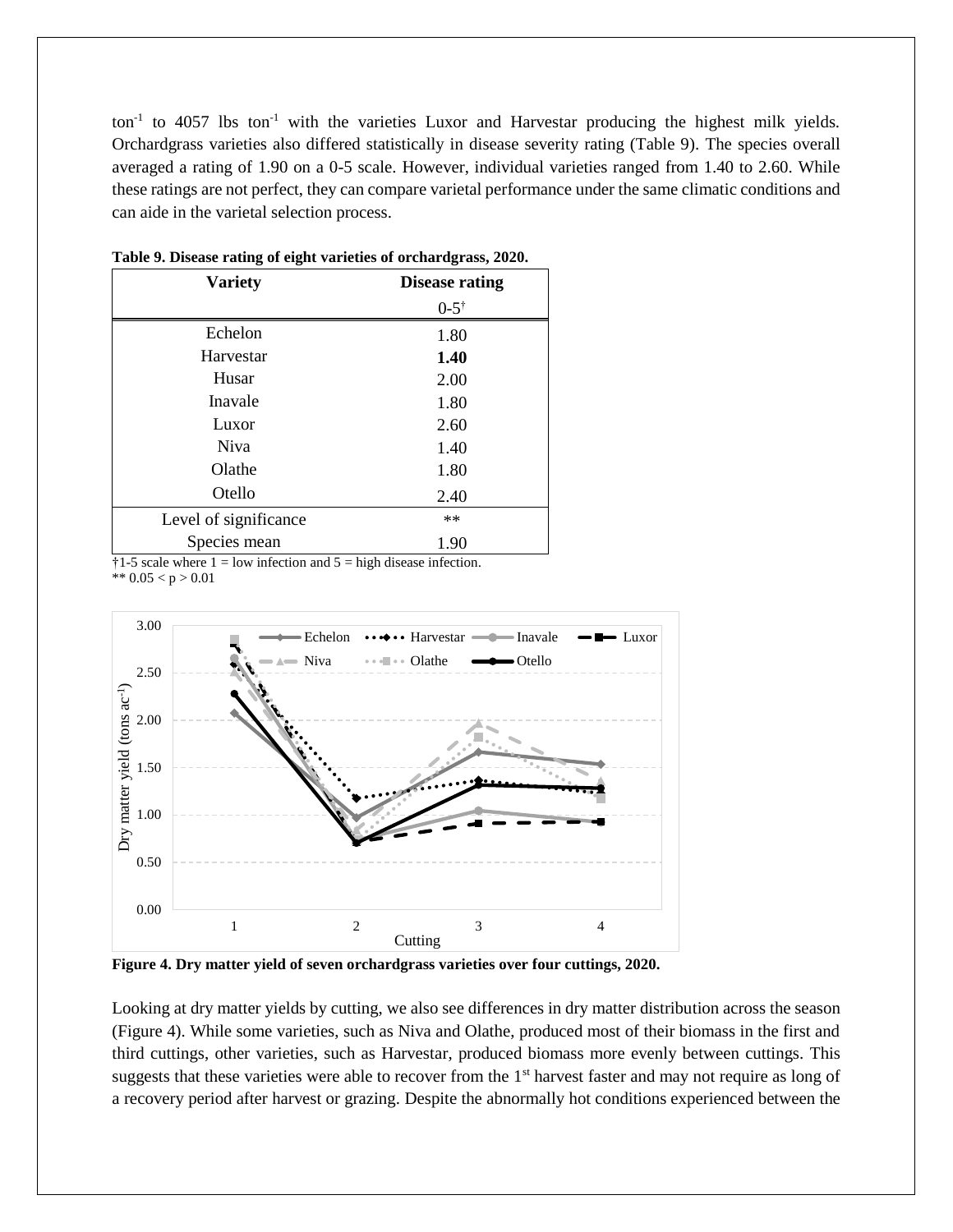$2<sup>nd</sup>$  and  $3<sup>rd</sup>$  harvests, Niva, Olathe, and Echelon were able to produce over 1.50 tons ac<sup>-1</sup>, more than double their 2nd cut yields. Conversely, Luxor and Inavale did not recover as quickly and suffered during the hot dry period in the middle of the summer, producing the lowest yields across the  $2<sup>nd</sup>$ -4<sup>th</sup> harvests. While these differences in distribution across the cuttings can be helpful in understanding productivity and regrowth curves, it is important to note that these differences were not statistically significant.

#### *Perennial Ryegrass*

Six varieties of perennial ryegrass were included in this evaluation (Table 10). Perennial ryegrass is the least cold hardy species included in this trial and therefore may not be recommended for your specific location. Sites with prolonged periods of cold temperatures with little to no insulation from snow cover during the winter can lead to reduced survival and productivity. The winter following establishment was relatively mild allowing for good survivability. Dry matter contents were similar for all varieties except Toronto which was significantly higher. This suggests that Toronto is an earlier maturing variety than the other five varieties. Dry matter yields ranged from 3.24 to 6.08 tons ac<sup>-1</sup>. While these yields look substantially different, due to high variation within each variety, this was not considered statistically significant. The varieties Calibra and Tomaso were the top performers or statistically similar to the top performer in all quality parameters. They produced the lowest aNDF contents, highest WSC and TDN contents, highest net energy, and ultimately were predicted to produce 3973 and 3954 lbs of milk ton-1 respectively. While the variety Toronto also produced a statistically similar milk yield, it is important to remember that the highest quality forage is typically produced in the 1<sup>st</sup> harvest when made prior to heading out. Since Toronto, as suggested by dry matter content, appears to be an earlier maturing variety, lower quality forage may be produced by this variety in years when the first harvest must be delayed due to unfavorable weather.

|                    |                   | Season         |                 |        |                   |            |                | $48-hr$     |            | Milk                  |
|--------------------|-------------------|----------------|-----------------|--------|-------------------|------------|----------------|-------------|------------|-----------------------|
| Variety            | DM                | yield          | CP              | aNDF   | <b>WSC</b>        | <b>TDN</b> | <b>NEL</b>     | <b>NDFD</b> | <b>RFO</b> | yield                 |
|                    |                   | DM             |                 |        |                   |            |                | $%$ of      |            |                       |
|                    | %                 | tons $ac^{-1}$ |                 |        | % of DM           |            | Mcal $lb^{-1}$ | <b>NDF</b>  |            | $\text{lbs ton}^{-1}$ |
| Calibra            | $23.2a^{\dagger}$ | 3.24           | 18.4            | 53.1ab | 14.0ab            | 60.4a      | 0.591a         | 83.0        | 162        | 3973a                 |
| Kentaur            | 23.7a             | 5.97           | 18.4            | 54.0b  | 13.2 <sub>b</sub> | 57.5b      | 0.559c         | 81.1        | 154        | 3809b                 |
| Remington          | 24.1a             | 6.08           | 19.3            | 54.4b  | 12.1c             | 57.4b      | 0.557c         | 82.8        | 166        | 3834b                 |
| Tivoli             | 23.3a             | 4.97           | 19.5            | 54.2b  | 13.4b             | 58.4b      | 0.564c         | 82.8        | 163        | 3891ab                |
| Tomaso             | 23.4a             | 5.03           | 18.9            | 51.9a  | 14.6a             | 58.9ab     | 0.583ab        | 84.1        | 162        | 3954a                 |
| Toronto            | 27.7 <sub>b</sub> | 3.94           | 19.1            | 54.4b  | 13.0bc            | 58.8b      | 0.569bc        | 82.4        | 171        | 3960a                 |
| LSD $(p = 0.10)^+$ | 2.05              | <b>NS</b>      | NS <sup>4</sup> | 1.61   | 0.989             | 1.56       | 0.017          | <b>NS</b>   | <b>NS</b>  | 116                   |
| Species mean       | 24.7              | 4.87           | 18.9            | 53.7   | 13.4              | 58.6       | 0.570          | 82.7        | 163        | 3903                  |

#### **Table 10. Yield and quality of six varieties of perennial ryegrass, 2020.**

**†**Treatments that share a letter performed statistically similarly to one another.

‡LSD; least significant difference at the p=0.10 level.

¥NS; not statistically significant.

Perennial ryegrass varieties also differed statistically in disease severity (Table 11). Overall, perennial ryegrass as a species averaged a rating of 3.27 on a 0-5 scale. However, individual varieties ranged from 2.00 to 3.80. These data suggest large differences in disease susceptibility amongst these perennial ryegrass varieties which can be another useful consideration when selecting a variety.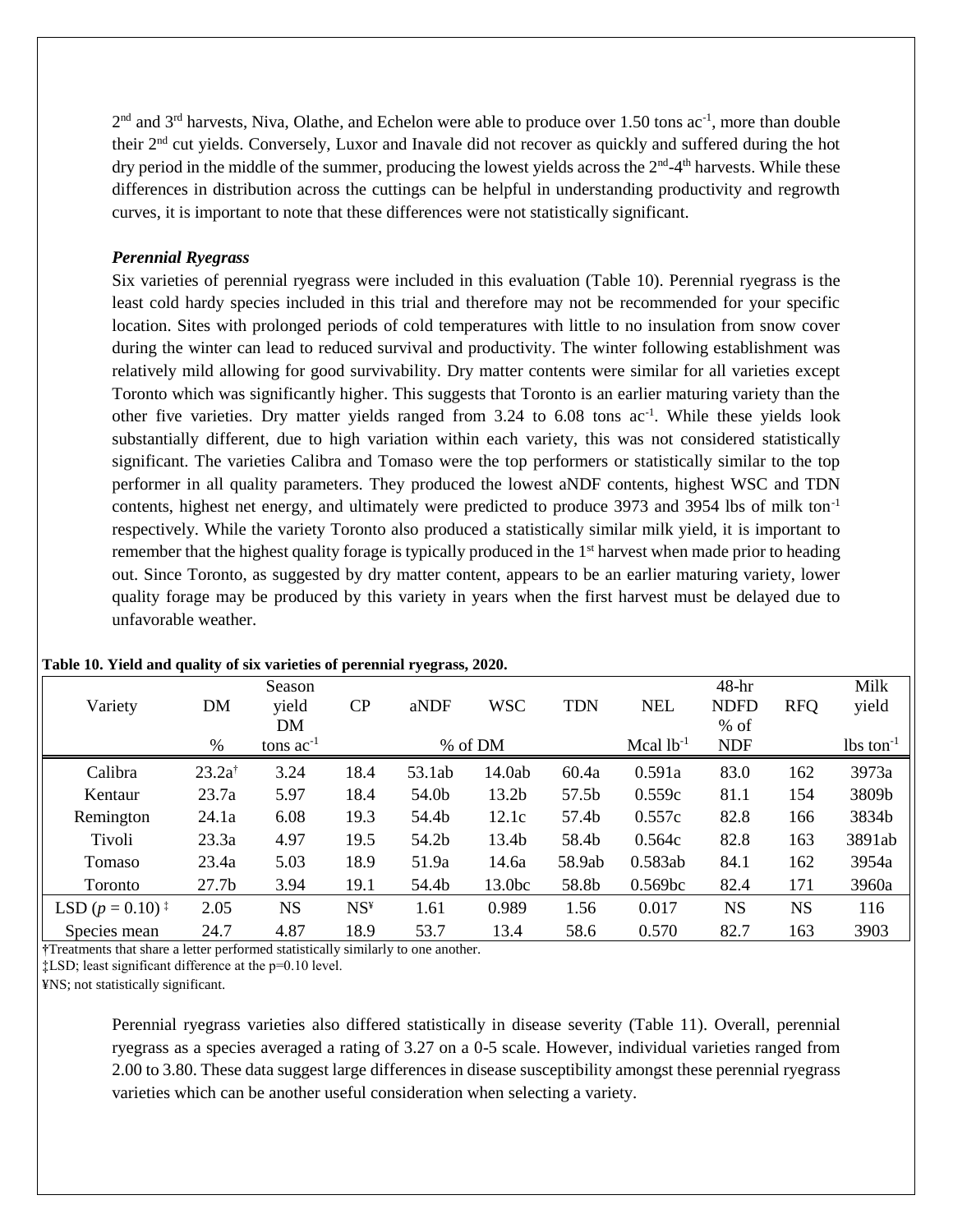| <b>Variety</b>        | <b>Disease rating</b> |  |  |  |
|-----------------------|-----------------------|--|--|--|
|                       | $0 - 5 +$             |  |  |  |
| Calibra               | 3.80                  |  |  |  |
| Kentaur               | 3.40                  |  |  |  |
| Remington             | 2.80                  |  |  |  |
| Tivoli                | 3.80                  |  |  |  |
| Tomaso                | 2.00                  |  |  |  |
| Toronto               | 3.80                  |  |  |  |
| Level of significance | ***                   |  |  |  |
| Species mean          | 3.27                  |  |  |  |

**Table 11. Disease rating of six varieties of perennial ryegrass, 2020.**

 $\frac{1}{1}$  +1-5 scale where 1 = low infection and 5 = high disease infection. \*\*\* *p* < 0.0001

When we look at the dry matter yield by cutting, we see differences in productivity throughout the season across the varieties, however it is important to note that these were not statistically significant. The variety Toronto was the lowest yielding variety at each cutting suggesting that it was less tolerant of the hot and dry weather compared to the other varieties. Interestingly, two varieties, Tivoli and Tomaso, yielded higher in their  $2<sup>nd</sup>$  harvest than their  $1<sup>st</sup>$ . In addition, you can see the steep decline in productivity between the  $2<sup>nd</sup>$ and 3rd harvests for the variety Tivoli, whereas Kentaur produced biomass more evenly across the cuttings (Figure 5).



**Figure 5. Dry matter yield of six perennial ryegrass varieties over four cuttings, 2020.**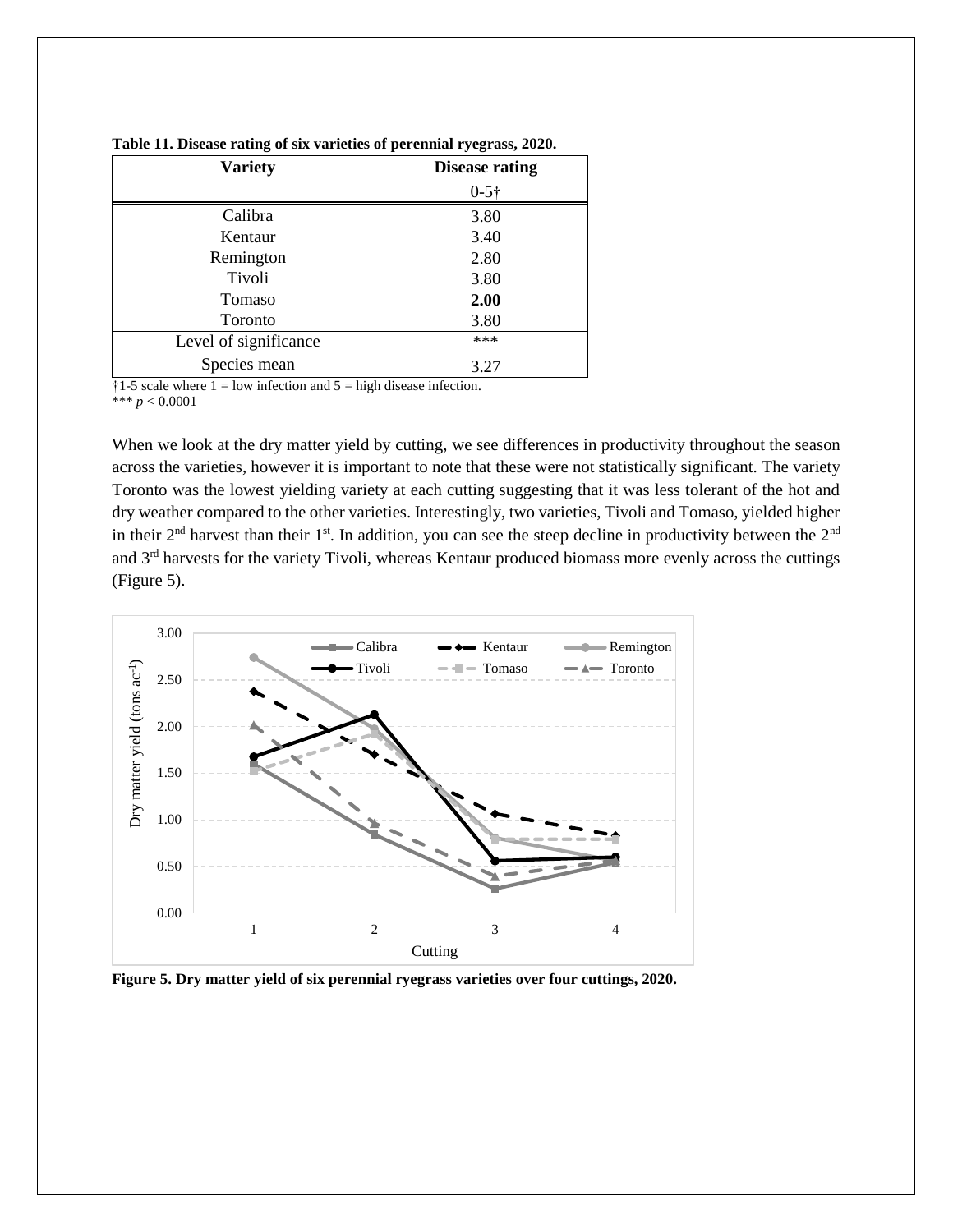## **DISCUSSION**

Overall, performance of these perennial grasses was high despite hot and dry weather conditions throughout much of the season. Yields averaged over 5 tons ac<sup>-1</sup> over the season with orchardgrass and meadow brome producing the highest yields. While perennial ryegrass is often regarded as the gold standard for producing excellent dairy quality forage, meadow fescue often rivaled its quality and yielded similarly. However, it is also critical to recognize that forage quality is significantly impacted by harvest timing. Within species, varieties differed in maturation timing which can impact the suitability to your operation. Fields that tend to be wetter and more difficult to harvest early in the spring should be planted to later maturing varieties, allowing a longer harvest window prior to declines in quality. Finally, the distribution of dry matter production throughout the season can be important to consider, especially for use in grazing systems. Yield and quality data by variety across each cutting can be found in Tables 12 and 13 and Figure 6. It is important to recognize that these data only represent one year and should not alone be used to make management decisions.

## **ACKNOWLEDGEMENTS**

Funding for this project was through the USDA OREI Grant (2018-02802). UVM Extension would like to thank Roger Rainville and his staff at Borderview Research Farm in Alburgh for their generous help with the trials. We would like to acknowledge Henry Blair, John Bruce, Hillary Emick, and Lindsey Ruhl for their assistance with data collection and entry. The information is presented with the understanding that no product discrimination is intended, and no endorsement of any product mentioned, or criticism of unnamed products is implied.

*UVM Extension helps individuals and communities put researchbased knowledge to work.*



Issued in furtherance of Cooperative Extension work, Acts of May 8 and June 30, 1914, in cooperation with the United States Department of Agriculture. University of Vermont Extension, Burlington, Vermont. University of Vermont Extension, and U.S. Department of Agriculture, cooperating, offer education and employment to everyone without regard to race, color, national origin, gender, religion, age, disability, political beliefs, sexual orientation, and marital or familial status.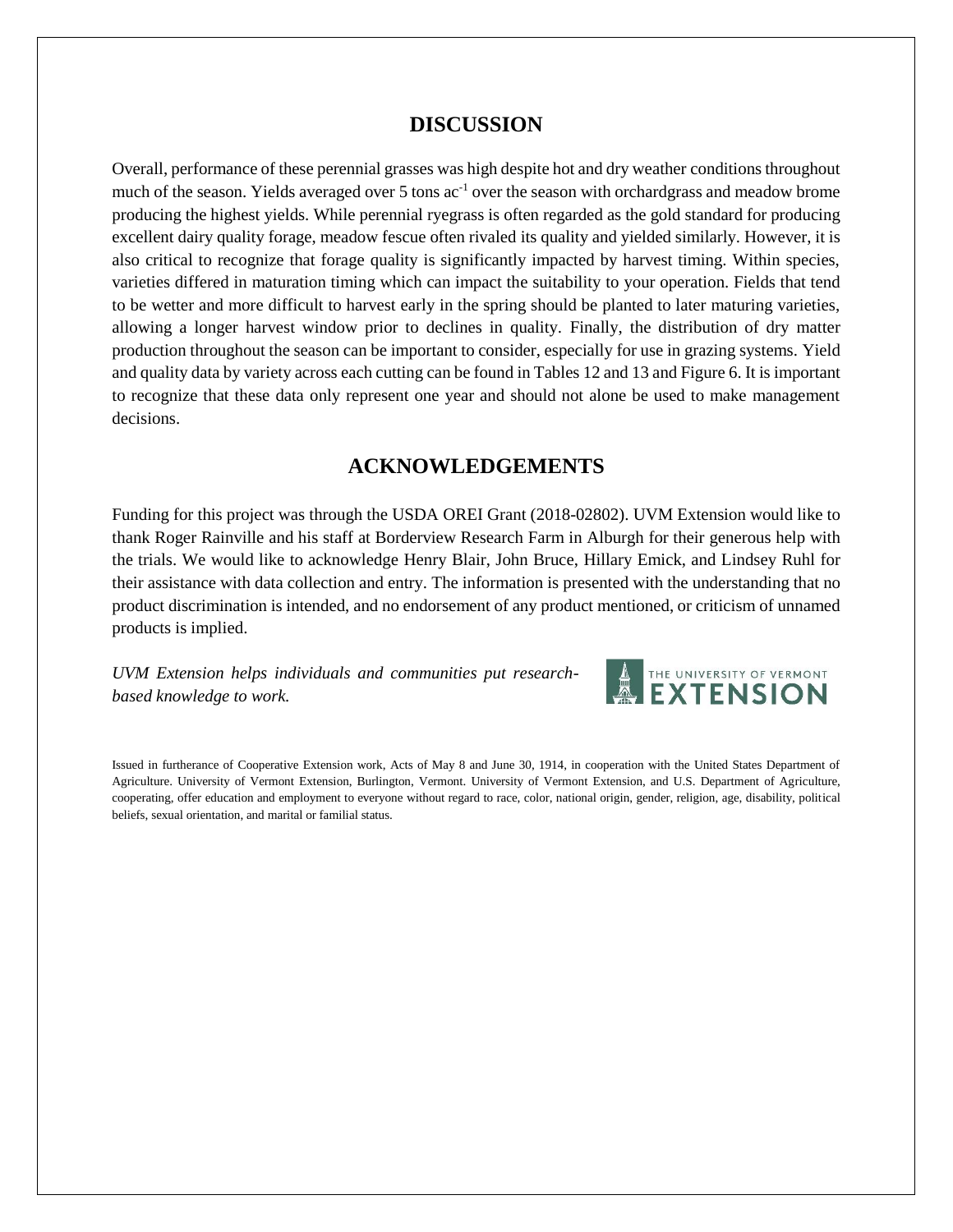|                 |                    | Dry matter yield |          |                |          |              |  |
|-----------------|--------------------|------------------|----------|----------------|----------|--------------|--|
| <b>Variety</b>  | <b>Species</b>     | 1st cut          | 2nd cut  | 3rd cut        | 4th cut  |              |  |
|                 |                    | $21-May$         | $23-Jun$ | $6-Aug$        | $16-Sep$ | Season total |  |
|                 |                    |                  |          | tons $ac^{-1}$ |          |              |  |
| Fleet           | Meadow brome       | 1.47             | 0.403    | 1.19           | 1.10     | 4.16         |  |
| Macbeth         | Meadow brome       | 3.15             | 0.864    | 1.42           | 1.23     | 6.67         |  |
| Montana         | Meadow brome       | 2.20             | 0.622    | 0.724          | 1.01     | 4.56         |  |
|                 | Species mean       | 2.27             | 0.630    | 1.11           | 1.11     | 5.13         |  |
|                 |                    |                  |          |                |          |              |  |
| Laura           | Meadow fescue      | 1.98             | 0.426    | 0.610          | 0.728    | 3.75         |  |
| Liherold        | Meadow fescue      | 2.63             | 0.506    | 0.606          | 0.370    | 4.11         |  |
| Preval          | Meadow fescue      | 2.06             | 0.514    | 0.836          | 1.07     | 4.48         |  |
| <b>SW</b> Minto | Meadow fescue      | 2.71             | 0.801    | 0.485          | 0.991    | 4.99         |  |
| Tetrax          | Meadow fescue      | 2.38             | 0.616    | 0.916          | 0.666    | 4.58         |  |
|                 | Species mean       | 2.35             | 0.573    | 0.691          | 0.764    | 4.38         |  |
|                 |                    |                  |          |                |          |              |  |
| Echelon         | Orchardgrass       | 2.08             | 0.971    | 1.67           | 1.54     | 6.25         |  |
| Harvestar       | Orchardgrass       | 2.59             | 1.18     | 1.37           | 1.23     | 6.36         |  |
| Inavale         | Orchardgrass       | 2.66             | 0.734    | 1.05           | 0.924    | 5.36         |  |
| Luxor           | Orchardgrass       | 2.82             | 0.716    | 0.911          | 0.930    | 5.37         |  |
| Niva            | Orchardgrass       | 2.52             | 0.842    | 1.97           | 1.36     | 6.69         |  |
| Olathe          | Orchardgrass       | 2.85             | 0.734    | 1.82           | 1.18     | 6.58         |  |
| Otello          | Orchardgrass       | 2.28             | 0.704    | 1.32           | 1.28     | 5.58         |  |
|                 | Species mean       | 2.54             | 0.839    | 1.44           | 1.21     | 6.03         |  |
|                 |                    |                  |          |                |          |              |  |
| Calibra         | Perennial ryegrass | 1.60             | 0.841    | 0.260          | 0.542    | 3.24         |  |
| Kentaur         | Perennial ryegrass | 2.38             | 1.70     | 1.07           | 0.830    | 5.97         |  |
| Remington       | Perennial ryegrass | 2.74             | 1.98     | 0.806          | 0.558    | 6.08         |  |
| <b>Tivoli</b>   | Perennial ryegrass | 1.68             | 2.13     | 0.560          | 0.601    | 4.97         |  |
| Tomaso          | Perennial ryegrass | 1.52             | 1.92     | 0.791          | 0.792    | 5.03         |  |
| Toronto         | Perennial ryegrass | 2.02             | 0.963    | 0.395          | 0.566    | 3.94         |  |
|                 | Species mean       | 1.99             | 1.59     | 0.646          | 0.648    | 4.87         |  |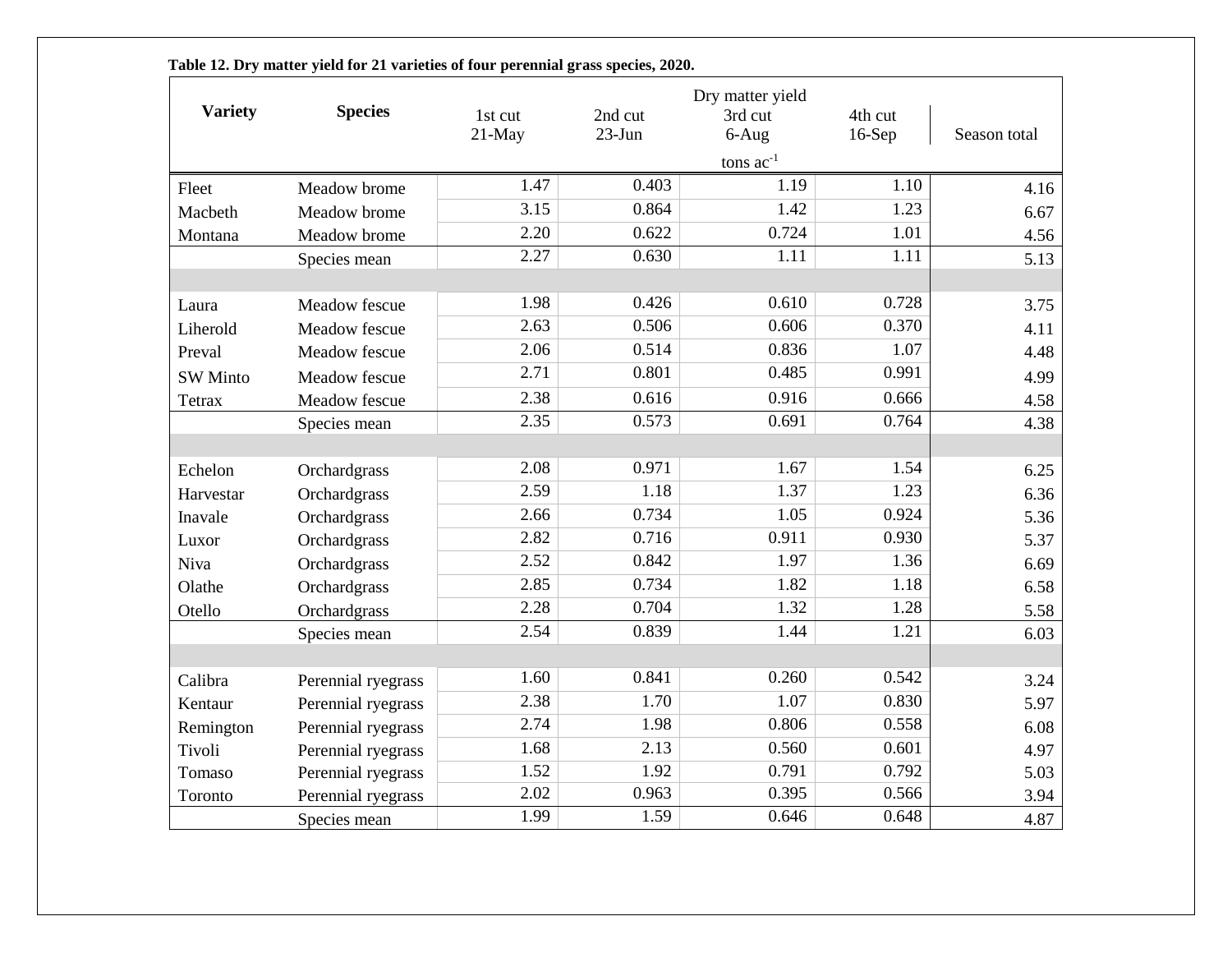| <b>Variety</b>  | <b>Species</b>     | $\bf CP$          | aNDF    | <b>WSC</b> | <b>TDN</b> | <b>NEL</b>     | 48-hr<br><b>NDFD</b> | <b>RFQ</b> | <b>Milk</b><br>yield    |
|-----------------|--------------------|-------------------|---------|------------|------------|----------------|----------------------|------------|-------------------------|
|                 |                    |                   | % of DM |            |            | Mcal $1b^{-1}$ | % of NDF             |            | $lbs$ ton <sup>-1</sup> |
| Fleet           | Meadow brome       | 22.1              | 52.2    | 10.8       | 58.4       | 0.577          | 82.5                 | 163        | 3960                    |
| Macbeth         | Meadow brome       | 22.0              | 55.0    | 9.74       | 59.3       | 0.571          | 80.6                 | 122        | 3869                    |
| Montana         | Meadow brome       | 22.7              | 52.3    | 10.6       | 59.4       | 0.587          | 82.2                 | 140        | 3953                    |
|                 | Species mean       | 22.3              | 53.2    | 10.4       | 59.0       | 0.580          | 81.8                 | 141        | 3928                    |
| Laura           | Meadow fescue      | 22.1              | 50.0    | 11.5       | 60.3       | 0.604          | 86.8                 | 147        | 4170                    |
| Liherold        | Meadow fescue      | 20.6              | 50.3    | 12.7       | 61.8       | 0.622          | 85.7                 | 165        | 4252                    |
| Preval          | Meadow fescue      | 23.1              | 50.1    | 11.5       | 59.0       | 0.594          | 86.8                 | 160        | 4177                    |
| <b>SW</b> Minto | Meadow fescue      | 21.6              | 50.6    | 11.4       | 59.8       | 0.600          | 83.3                 | 164        | 4173                    |
| Tetrax          | Meadow fescue      | 23.0              | 46.3    | 13.7       | 62.4       | 0.644          | 87.9                 | 188        | 4347                    |
|                 | Species mean       | $\overline{22.1}$ | 49.4    | 12.2       | 60.7       | 0.610          | 86.1                 | 165        | 4224                    |
| Echelon         | Orchardgrass       | 22.1              | 58.1    | 7.58       | 56.4       | 0.532          | 83.9                 | 123        | 3893                    |
| Harvestar       | Orchardgrass       | 22.4              | 55.9    | 8.40       | 58.7       | 0.565          | 82.5                 | 132        | 4057                    |
| Inavale         | Orchardgrass       | 21.3              | 56.4    | 8.55       | 57.8       | 0.553          | 82.8                 | 142        | 4001                    |
| Luxor           | Orchardgrass       | 21.0              | 57.6    | 9.47       | 57.9       | 0.549          | 84.4                 | 145        | 4055                    |
| Niva            | Orchardgrass       | 22.7              | 56.9    | 7.60       | 56.9       | 0.544          | 83.5                 | 123        | 3904                    |
| Olathe          | Orchardgrass       | 21.9              | 55.8    | 7.72       | 57.7       | 0.556          | 83.5                 | 144        | 3991                    |
| Otello          | Orchardgrass       | 20.9              | 58.5    | 7.93       | 56.9       | 0.534          | 82.6                 | 147        | 3923                    |
|                 | Species mean       | 21.7              | 57.0    | 8.18       | 57.5       | 0.550          | 83.3                 | 137        | 3975                    |
| Calibra         | Perennial ryegrass | 18.4              | 53.1    | 14.0       | 60.4       | 0.591          | 83.0                 | 162        | 3973                    |
| Kentaur         | Perennial ryegrass | 18.4              | 54.0    | 13.2       | 57.5       | 0.559          | 81.1                 | 154        | 3809                    |
| Remington       | Perennial ryegrass | 19.3              | 54.4    | 12.1       | 57.4       | 0.557          | 82.8                 | 166        | 3834                    |
| Tivoli          | Perennial ryegrass | 19.5              | 54.2    | 13.4       | 58.4       | 0.564          | 82.8                 | 163        | 3891                    |
| Tomaso          | Perennial ryegrass | 18.9              | 51.9    | 14.6       | 58.9       | 0.583          | 84.1                 | 162        | 3954                    |
| Toronto         | Perennial ryegrass | 19.1              | 54.4    | 13.0       | 58.8       | 0.569          | 82.4                 | 171        | 3960                    |
|                 | Species mean       | 18.9              | 53.7    | 13.4       | 58.6       | 0.570          | 82.7                 | 163        | 3903                    |